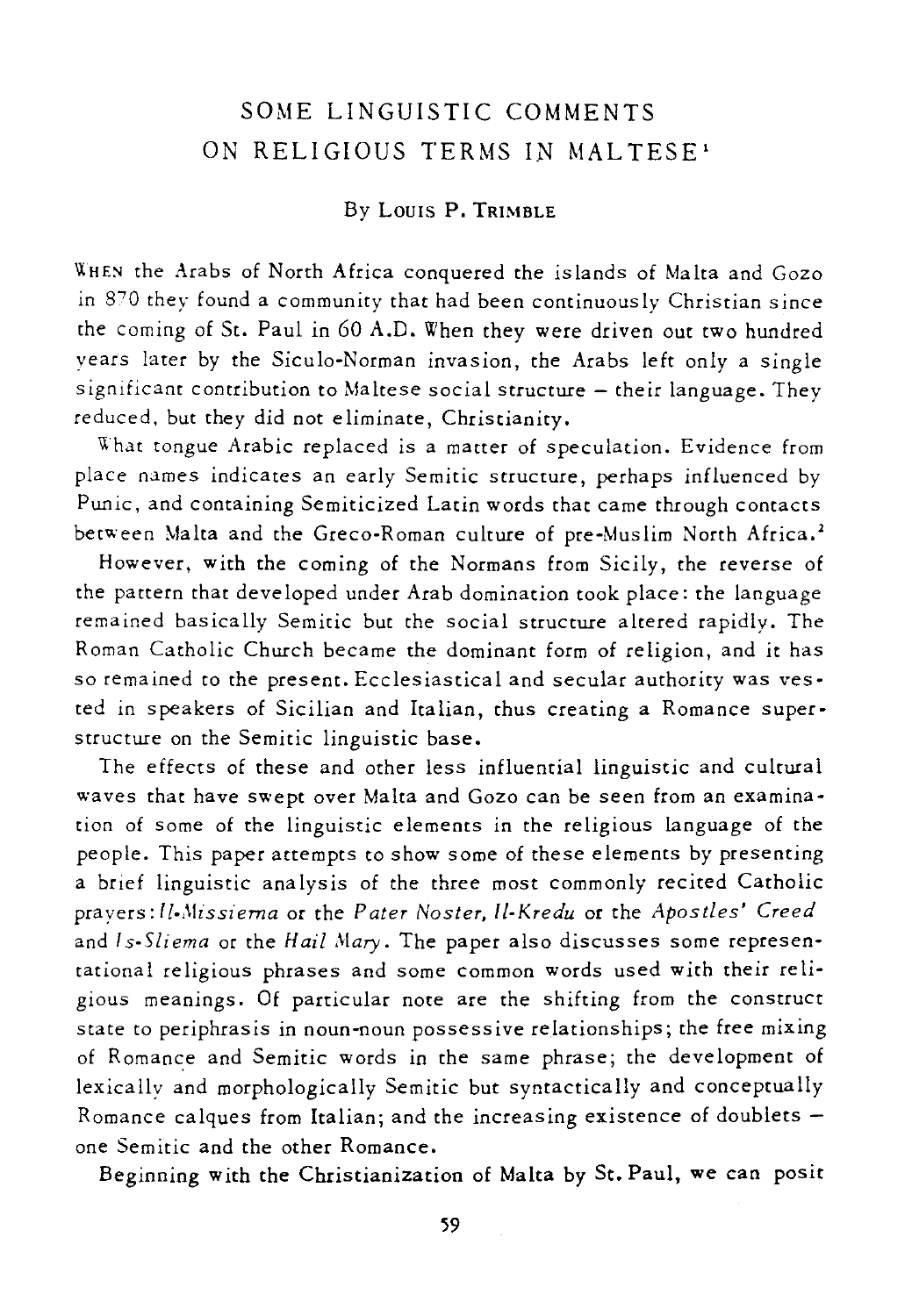four layers of religious terms: (1) the pre-Arabic, in which we find Greek and Latin words as well as those Maltese shares with Syriac; (2) the Arabic, during which the basic language of the islands was established; (3) the post-Norman, in which we find the greatest influence of the Roman Catholic" Church and thus the period of greatest borrowing from Sicilian and Italian; and (4) the modern, which, as Aquilina points out, still takes its religious terms from Italian, despite the strong influence of English on the secular language.<sup>3</sup>

The three prayers presented below illustrate the first three of these layers most clearly. A roughly literal translation has been provided for each of the prayers in an effort to show the Romance influence on the lexicon and the lesser influence on Maltese syntax, and also to show the manner in which both Romance and Semitic (primarily Arabic) words are adapted to Maltese phonetics and morphology.

*ll-Missiema* is the oldest of the prayers, being found in Matthew and Luke and having become part of the Christian liturgy in the first century.<sup>4</sup> We can assume then that it was known in Malta from early Christian times, with its basic Semitic form dating back to the period when Arabic became the tongue of the people, and with the present version containing accre*tions* coming through Roman Catholicism.

#### IL-MISSIERNA'

Missiema, li inti fis-smewwiet, jitqaddes ismek, tigi Father-our, who thee [arc] in the heavens, hallowed [be] thy name, come is-saltna tieghek, ikun li trid int, kif fis-sema hekkda fl-art. the kingdom thy, be which will thee, as in the heaven thus in the earth. Hobżna ta' kull jum, aghtina Ilum. Ahfrilna dnubietna bhalma Bread our of every day, give us the today. Forgive us our sins as we nahfru lil min hu hati ghalina. La ddahhalniex fitforgive *him* who he trespasses against us. Not lead us-not into the tigrib, iżda ehlisna minn kull deni. Hekk ikun [or Ammen]. temptation, but deliver us from every evil. Amen.

Aquilina6 gives the follow ing variations: *saltnatek* for *is-saltna tieghek; kif nahfru (ahna)* for *b halma nahfru*; and *g halina u la for g halina*. La... In this prayer we find only one non-Semitic word, Missier 'father' (from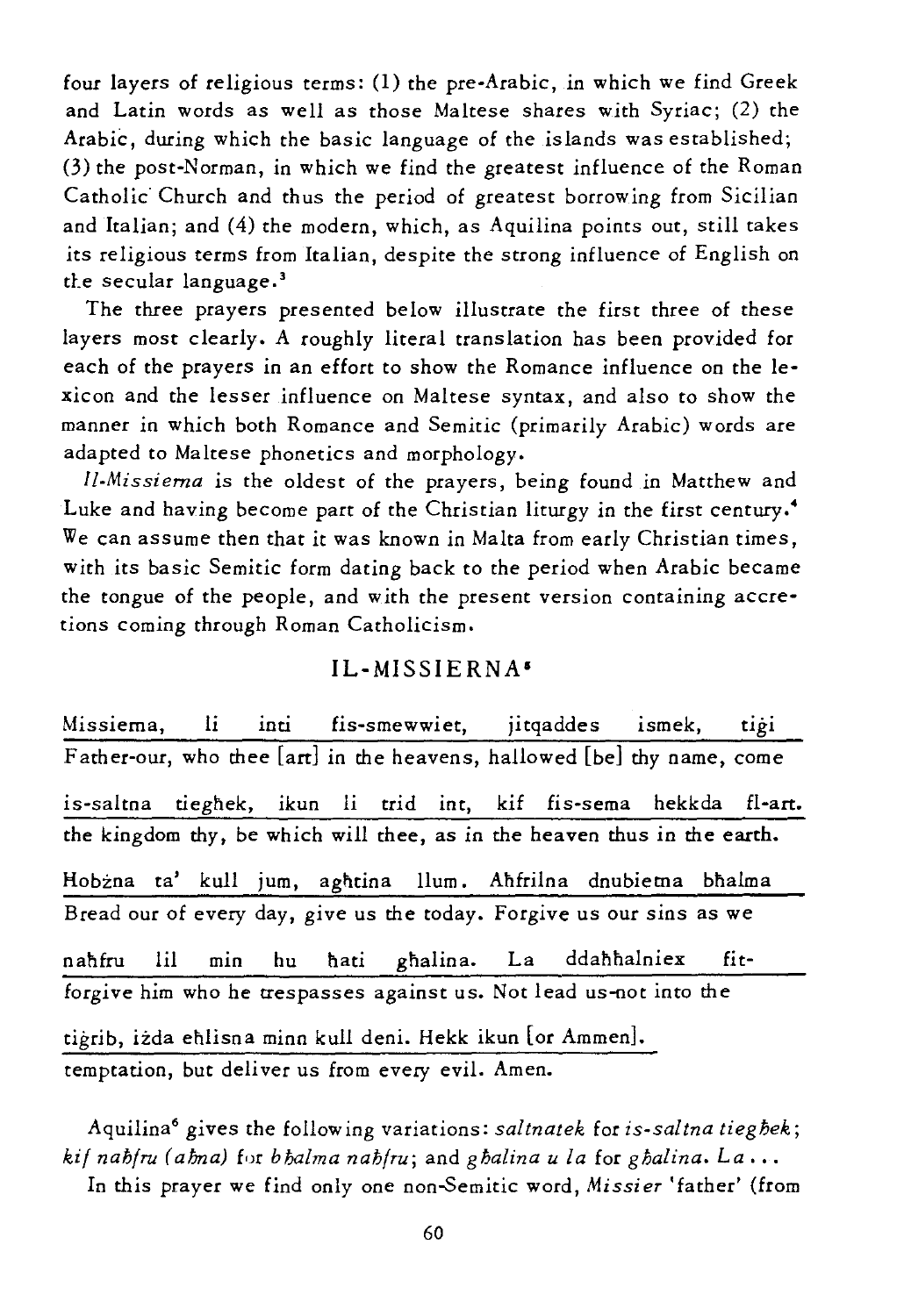Sicilian *misseri* 'overseer' / with *imala,* always represented in Maltese by the accented diphthong *ie*. However, even this lone non-Semitic word is syntactically and morphologically Semitic, as the *imala* and the attached pronominal possessive particle *-na* indicate. Along with the preponderance of Semitic words we find an equally high percentage of Semitic syntactic and morphological forms. The lone non-Semitic syntactic construction is found in the periphrastic noun-noun possessive *#obina ta' kull jum* 'Our bread of every day'. That this phrase is non-Semitic is clearly indicated by the Classical Arabic and the modern Egyptian versions, both of which are in the construct state. These are respectively: *Khubzana kafa {ana*  and *khubzina kafa {ana. •* 

The periphrastic construction in the current Maltese version of the prayer may well be the result of the strong tendency of modern Maltese to substitute periphrasis for the construct state pattern. However, as we note below, the *shift* to periphrasis occurs slowly in Maltese religious phrases; in fact, evidence indicates that when traditional phrases are composed wholly of *Semitic* words, they tend to remain longer in the construct, although this too may be changing, as the growing number of doublet nounnoun possessives indicates.

*ll-Kredu is* the second oldest of the three prayers, having reached its present form by the end of the 4th Century.9 Thus we can assume that the prayer reached Malta well before the Arab conquest and therefore was subjected.to the same influences as *II-Missiema.* However, analysis reveals more than three *times* the number of non-Semitic words in *ll-Kredu* than in *Il-Missiema* and also reveals evidence of the first three layers of *religious*  terms: the pre-Arabic, the Arabic, and the post-Arabic periods.

## IL-KREDU10

Jena nemmen f'Alla I-Missier, li jista' kollox, li halaq is-I believe in God the Father, who can [do] everything, who created the sema u I-art u f'Ges-u Kriscu ibnu wiehed *Si* dna, li heaven and the earth, and in Jesus Christ son only [of] our Lord, who kien konceput mill-Ispirtu s-Santu, twieled mina Marija Vergni, bata was conceived from the Holy Spirit, born from Mary Virgin, suffered taht il-haqq ta' Ponzu Pilatu, kien mislub, miet, under the tribunal of Pontius Pilate, was crucified, died, and [they]

61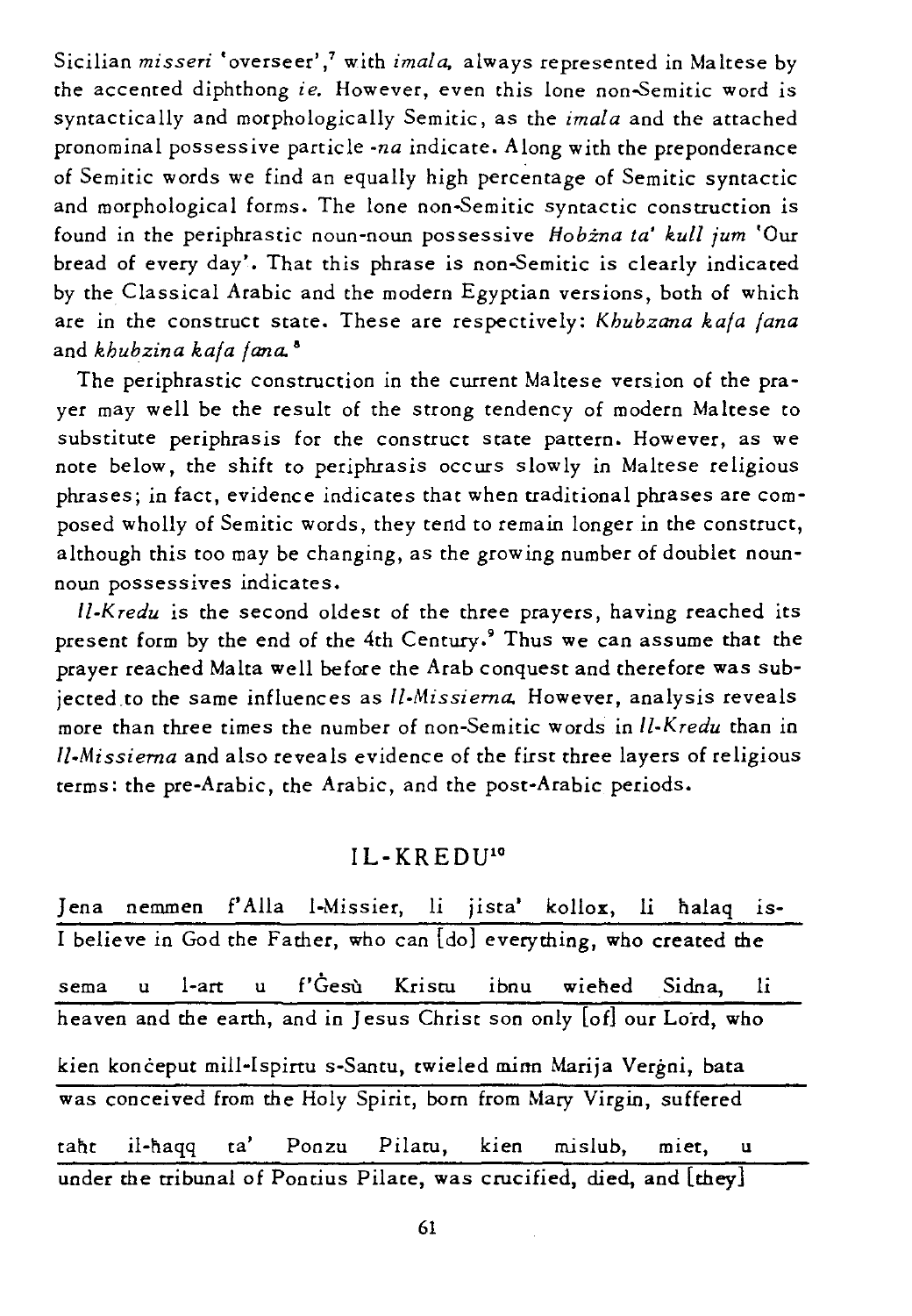difnuh. Niżel fil-Limbu, u fit-tielet jum qam buried him. He descended into the Limbo, and on the third day arose minn bejn l-imwiet. Tala' fis-smewwiet, u qieghed in-naha from among the dead. He rose into the heavens, and stands [at] the side tal-Iemin t' Alia I-Missier, li jista' kollox. Minn of the right [handl of God the Father, who can [dol everything. From hemm ghandu jigi jaghmel haqq mill-hajjin u mill-mejtin. there he has come to make justice for the living and for the dead. Nemmen fl-Ispirtu s-Santu, il-Knisja mqaddsa Kattolika xirket I believe in the Holy Spirit, the Church holy Catholic, [the] communion il-Qaddisin, il-mahfra tad-dnubiet, il-qawma ta' l-imwiet, il-hajja [of] Saints, the forgiveness of sins, the resurrection of the dead, the life ta' dejjem. Ammen. of forever. Amen.

In this prayer we find eight terms which are etymologically non-Semitic: (1) *Gesu Kristu,* (2) *Marija Vergni,* (3) *Ponzu Pifatu,* (4) *Kattolika, (5)Missier* (twice), (6) *I-Ispirtu s-Santu,* (7) *Limbu,* and (8) *konceput.* The first three and the sixth and seventh are Christian terms which could well have come into the language during the pre-Arabic period although the phonetic modifications to their present forms could only have occurred during or after the time of Arab domination. The remaining three terms - *Kattolika, Missier,* and *konceput* obviously must date after the coming of the Siculo-Normans and the establishment of Roman Catholicism.

As with *Il-Missiema, Il-Kredu* is lexically and syntactically basically Semitic, although only one of its six noun-noun possessives has remained in the construct state: *Xirket if-Qaddisin* 'Communion [of] Saints.' However, Psaila's modern English-Maltese Dictionary<sup>11</sup> gives as the current form the periphrastic *I x-Xirka tal-Qaddisin,* thus indicating that the phrase as given in the prayer is the older, ritualistic form. Further evidence for its being archaic is shown by the retention of *t-marbuta,* an anachronism in modern Maltese and today found only in such survivals.

In contrast to this lone construct state noun-noun possessive, the prayer contains five periphrastic possessives: *if· haqq ta' Ponzu Pilatu* 'the tribunal of Pontius Pilate'; *in-naha tal-femin t' AlIa* 'the side of the right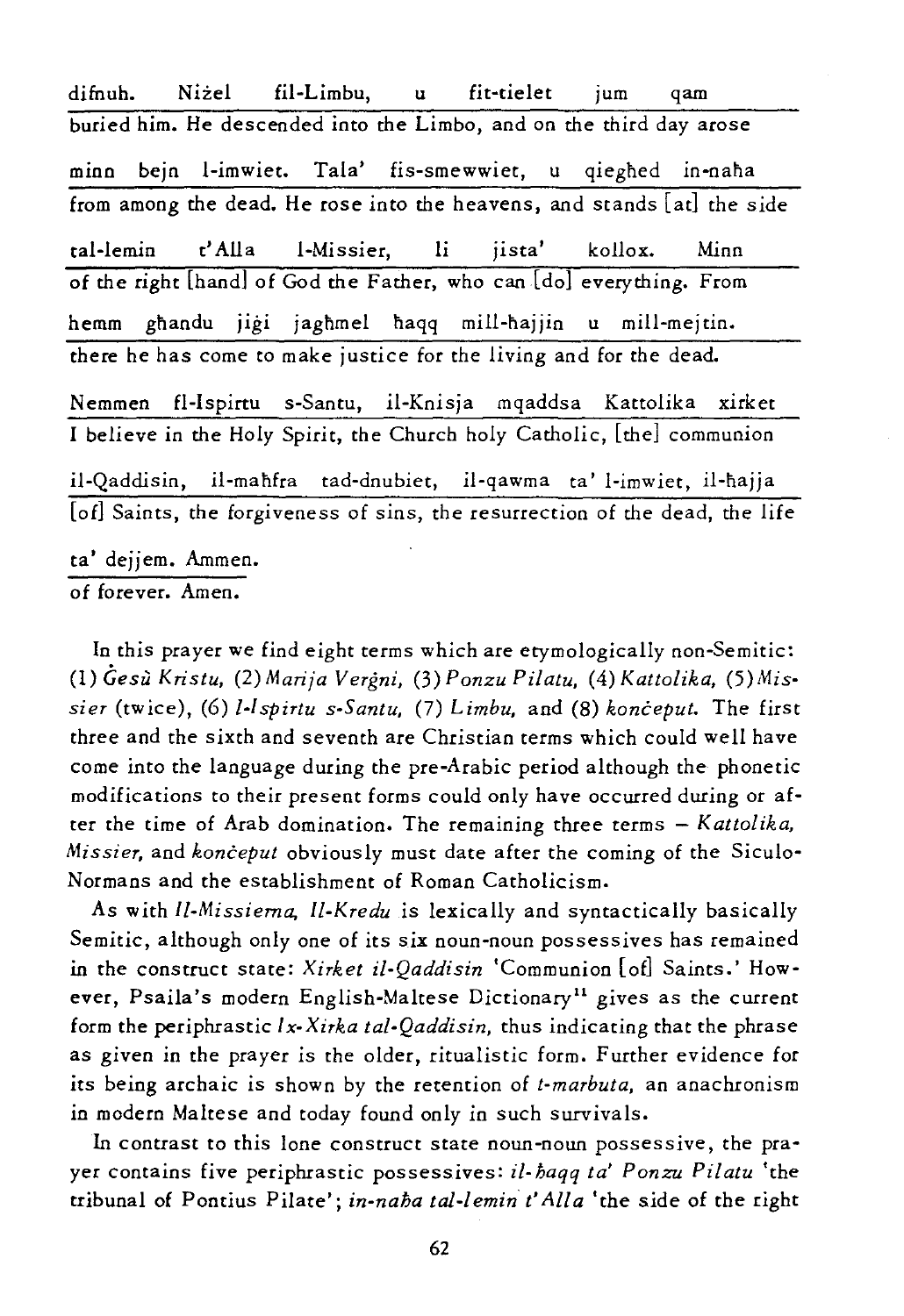[hand] of God' (two possessives); *il-mah(ra tad-dnubiet* 'the forgiveness of *sins';* and *il-qawma tal-imwiet* 'the resurrection of the dead.' As each of these constructions is composed wholly of Semitic words (discounting proper names), we can posit original construct syntactic patterns with the shift to the modern periphrastic forms again due to the tendency away from the synthetic and toward the analytic, particularly in current spoken Maltese\_

*1 s-S/iema.* although a short prayer, gives us in the limited space of its three sentences three examples of a characteristic phenomenon of Maltese: the mixing of Semitic and Romance words in the same phrase, with both morphologically Maltesized. Since the prayer did not come into popular usage in its present form until the 11th Century, we can assume that *it* reached Malta through the Roman Catholic priesthood. That this occurred well after the coming of the Siculo-Normans in 1090 is indicated by the fact that the oldest prescription re lating to the prayer was not made until the end of the 12th Century. This prescription required the clergy to include *ls-Sliema* among the prayers to be recited by the faithful.<sup>12</sup>

## IS-SLIEMA13

Is-sliem gnalik, Marija, bil-grazzja mimlija, is-Sinjur miegnek, The hail for thee, Mary, with the grace filled, the Lord *[is]* with thee, imbierka *inti* fost in-nisa, u mbierek il-frott tal-guf tiegnek blessed [be] thee among the women and blessed the fruit of womb thy Gesu. Qaddisa Marija, Omm AlIa, idob gnalina midinbin, *issa* u Jesus. Holy Mary, mother [of] God, pray for us sinners, now and in f'sieghet mewtna. Hekk ikun (Ammen).

hour [of] our death. Amen.

Aquilina 14 gives the following variants: *Alla* for *is-Sinjur* and *issa u fis-siegha tal-mewt taghna* for *issa u r sieghet mewtna.* 

Including names, *Is-Sliema* contains five words of non-Semitic origin: *Marija, grazzja* (from Italian *grazia), Sinjur* (from Italian *signore), froit*  (from *Sicilian fruttu),* and *0esu.* The three previously mentioned examples of mixed phrasing are: *bil-grazzja mimlija* 'filled with grace'; *is-Sinjur mieghek* 'the Lord *[is]* with thee'; and *mbierek il-/rott tal-gut tieghek* 'the fruit of thy womb.'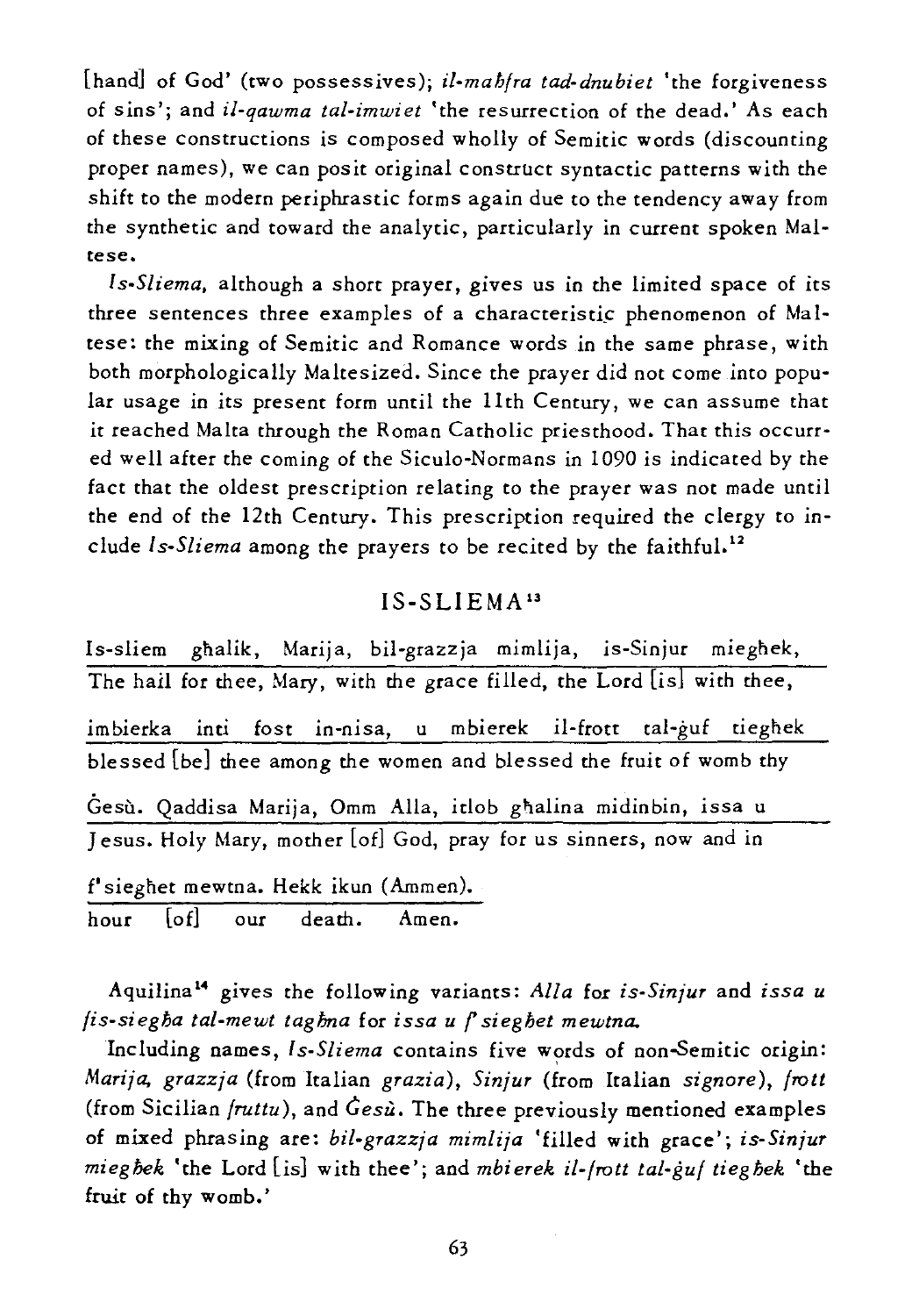This last phrase is also the lone example in the prayer of a periphrastic noun-noun possessive. In contrast, we have two construct state possessives: Omm Alla 'Mother [of] God' and *u f*' sieghet mewtna 'and in the hour [of] our death.' *Omm Alla* is clearly a traditional set phrase and most probably was established during the earliest translation of the prayer into Maltese Arabic and thus was 'frozen' into its syntactic pattern because of its ritualistic nature. *U f'sieghet mewtna* however cannot be so classified, although it too contains only Semitic words. As noted above, it has developed a more modern variant, U *fis-siegha tal-mewt taghna*.

A brief perusal of Maltese literature containing religious themes or references to religion has produced some 130 additional noun-noun possessives, only 17 of which are in the construct state. An examination of these phrases, along with those culled from the three prayers, allows us to posit the following: (1) In general, set phrases which are composed wholly of etymologically Semitic forms have usually remained *in* the construct state, while mixed phrases and those not of a ritual or liturgical character have almost always been replaced by periphrastic constructions. (2) There *is* a stage where doublet phrases exist, with the periphrastic form always later *in* deve lopment. (3) A number of the periphrastic constructions are calques, usually from the Italian. (4) When Maltese mixes Semitic and Romance words, it invariably Semiticizes the latter and Maltesizes both.

A representative cross section of the above-mentioned phrases illustrates several interesting linguistic developments in Maltese. Of 17 construct state phrases found, only three do not appear to have periphrastic doublets. These three are *Omm Alla; jum il-baqq*<sup>15</sup> 'day [of] judgement'; and *id l-imghallem*<sup>16</sup> 'hand [of] the Master.' It appears logical to assume that these will ultimately develop periphrastic forms even as *Ras il-Knisja <sup>17</sup>*'Head [of] the Church' has the form *r-ras tal-Knisja l8* and the ritualistic *Id Alla* 'Hand [of] God' has *L-id t' Alla. 19* 

An example of the older form of the phrase remaining *in* the construct while an offshoot (rather than a doublet) *is* periphrastic *is* found *in Gfjid il-Hamsin* 'Whitsuntide' and *it-tnejn tal-Gfjid il-Hamsin20* 'Whitmonday.' A 'halfway' form in the deve lopment from the construct state to periphrasis *is* seen in *is-sabar is-Salib21* 'the indulgence of the Cross' with the first noun definitized in violation of the Maltese rule that the first noun in construct state relationships never takes the definite article.

Additional examples of construct state phrases giving way through doublets to periphrasis are the following: *Gfjid l-imwiet <sup>22</sup>*'All Soul's Day (literally, 'Festival [of] the dead, the departed' being replaced by *il-festa*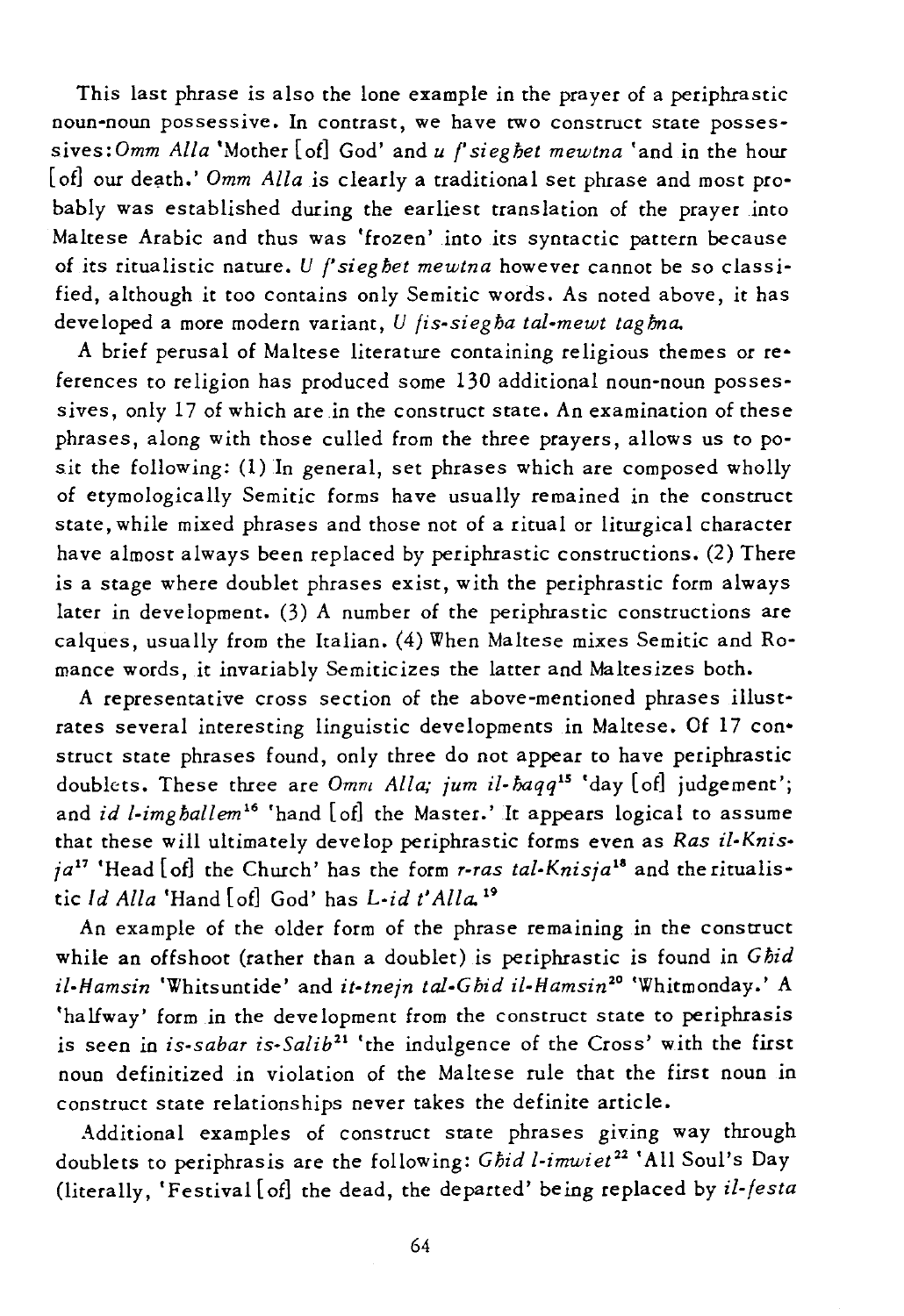*t,d.Erwieh23* 'the feast of the souls'; *Jedd Alla24* 'the right (power, will) [of] God' being replaced by *il-Jedd t'Alla*;<sup>25</sup> and *bin Alla*, found in an 18th Century version of *The Advent Hymn <sup>26</sup>*as *iben t' All a,* thus indicating that the shift of the construct state noun'noun possessives to the periphrastic is not wholly a modern phenomenon. For *Ghid iz-zebbug*<sup>27</sup> 'Palm Sunday' (literally 'Festival [of] the Olives '), a phrase exemplifying the practice of the early Church fathers of substituting Christian Holy Days for already established observances, no doublet has yet been found; however, this phrase has a synonym, *Hadd il·PaIm28* 'Sunday [of] the Palms.' Since it *mix·*  es Romance and *Semitic* words, this phrase should become *Il·Hadd tal·*  Palm if the pattern of linguistic development suggested in this paper is followed.

The majority of phrases that *mix Semitic* and Romance words are already in the periphrastic, as the following examples indicate: *il-purcissjoni tal-Gimgha l·Kbira<sup>29</sup>*'the procession of Good Friday'; *il.Passjoni ta' Sidna Gesu Kristu <sup>30</sup>*'the Passion of our Lord Jesus Christ'; and *Id·Diilnn t' Alla31* 'the design of God.'

Phrases interesting especially in the sociolinguistic sense are those composed of all *Semitic* words but which are direct translations from the Italian and thus syntactically Romance. Among these calques are: *L·l d t' Alla,* Italian *la mano d'lddio; i/.ghajnuna t'Alla,\$2* Italian *l'aiuto d'lddio*  'the help of God'; and *if·mahfra t' Alla,* 33 Italian *il perdono d'lddio* 'the forgiveness of God.'

In religious poetry, notably that of Dun Karm, we find the choice of construct or periphrastic phrasing governed by prosodic considerations, and we find also the tendency toward the incorporation of as many Semitic words, excluding names, as the poet can manage. As a result of these two sometimes conflicting criteria, we often find a phrase composed wholly of Semitic words in the periphrastic form, although it may be basically ritualistic or liturgical in nature. Thus we get in Dun Karm the previously mentioned *L·id t' Alla* for *Id Alia.* We also get *l-bniedem t'* A *lla* 34 'the man of God' for *bniedem Alla,* though in contrast we find *bin Marija <sup>35</sup>*'son of Mary.' The use of *Iben t'Alla* in the 18th Century version of The Advent Hymn is a further example of modification made to satisfy the needs of poetry.

Although phrases most clearly show the linguistic phenomena discussed above, these phenomena are also exemplified by single words used with religious meanings. These fall into three groups: words which are etymologically Semitic and which may well pre-date the Arab conquest; doublets; and borrowings, primarily from the Italian, which clearly show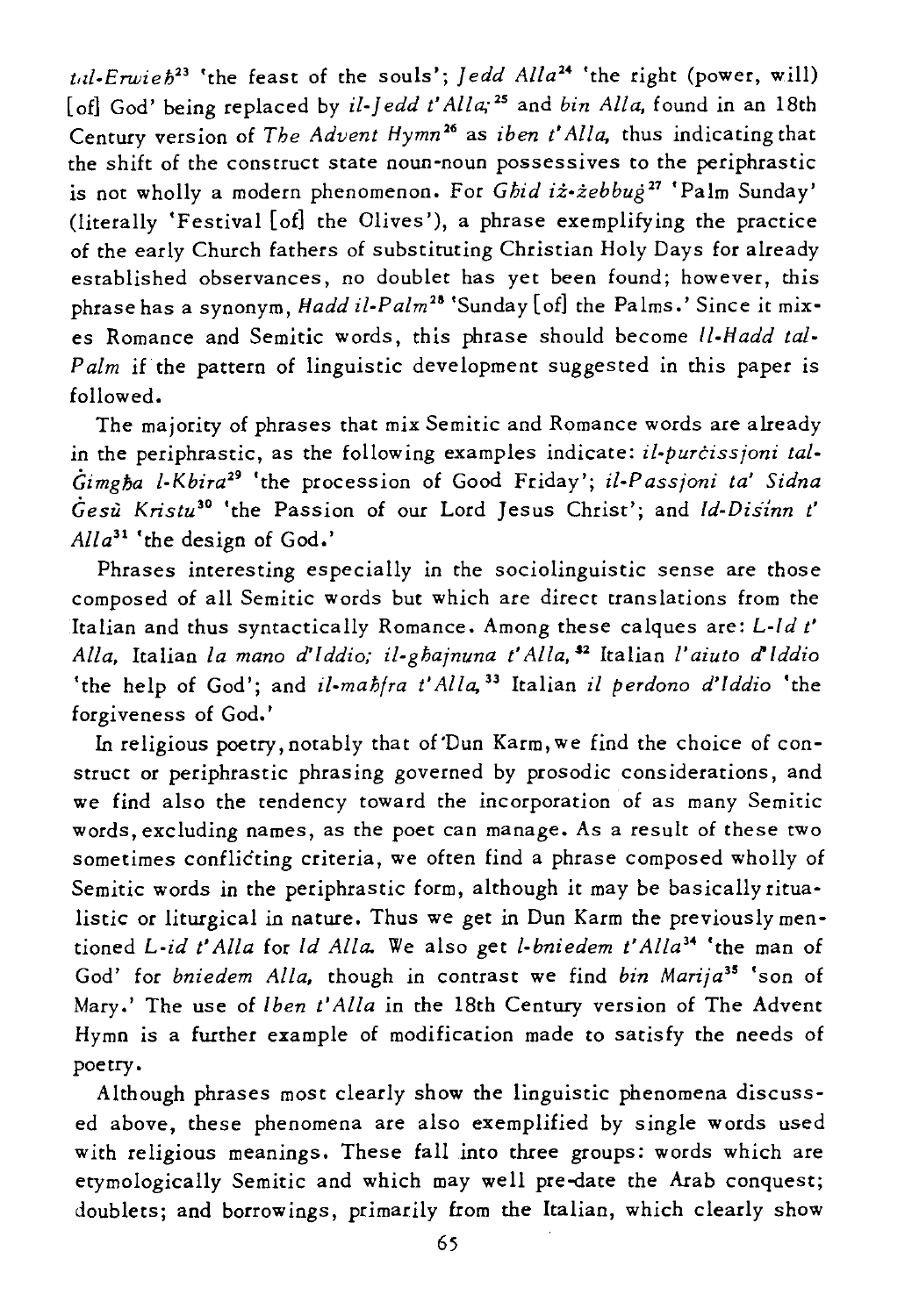the patterns of phonetic and morphological Maltesization.

Examples of religious terms which may have entered the language at an early stage are: *bierek* 'bless' (see Syriac *berek*),<sup>36</sup> a very old term perhaps fitting into the earliest period of translation as the ritualistic phrases incorporating it indicate - *Alla jbierek!* 'Bless us!', *Alla jbierkek* 'God bless you,' and especially *1mbierek Alla!* 'Blessed [be] God!37 (Note that this word is cognate to Arabic *baraka* with the same meaning); and *nisrani* 'Christian,' with the Arabic equivalent *nasrani (nasara)* 'to he lp, aid, protect,' with the Verb 2 form meaning 'to Christianize, convert someone to Christianity.'38

Examples of single word doublets are: *patri* 'monk' and *raheb.* from Arabic *rahib* 'Christian monk'; *Salvatur* 'Saviour' and *Feddej* (literally Redeemer) from Arabic *fidya* 'redemption from certain re ligious duties'; and *ka bozza* 'cow l' and *bamui* from Arabic *bumus* 'cha usable worn by Coptic priests.'

Final examples are those borrowings from Italian and/or Sicilian which show clearly the process of Maltesization: *abbati,* Italian *abate* 'abbot'; *anglu,* Italian *angelo* 'angel'; *kalci,* Italian *calice* 'chalice'; and *djaknu.*  Italian *diacono* 'deacon. '39

In summary, religious terminology seems to be the last refuge for the construct state in Maltese, and today even the set phrases which contain only words derived from Semitic appear to be threatened by the pattern so strongly established in colloquial spoken Maltese - the shift to periphrasis. Also, whether a word is a heritage from the pre-Arabic or the Arabic layers of the language, or whether *it* has been borrowed from present day Arabic or Romance or English, Maltese treats all alike - phonetically and morphologically Maltesizing them. And finally, although such borrowings contain many calques (primarily literal translations from the Italian), syntactically Maltese continues to remain a Semitic tongue.

<sup>&</sup>lt;sup>1</sup>Thanks are due for advice and criticism from Dr. Joseph Aquilina, Professor of Maltese and Oriental Languages, the Royal University of Malta

<sup>&</sup>lt;sup>2</sup> Joseph Aquilina, 'Some Historical Phonetic Changes of Maltese,' *Paters in Maltese Linguistics.* The Royal University of Malta, 1961, p.119

<sup>&</sup>lt;sup>3</sup> Joseph Aquilina, 'Maltese as a Mixed Language,' Papers in Maltese Linguis*tics.* The Royal University of Malta, 1961, p.46

<sup>4&#</sup>x27;Our Father, The' *New Catholic Encyclopedia,* Vol. IQ, New York 1966, pp.829- 831